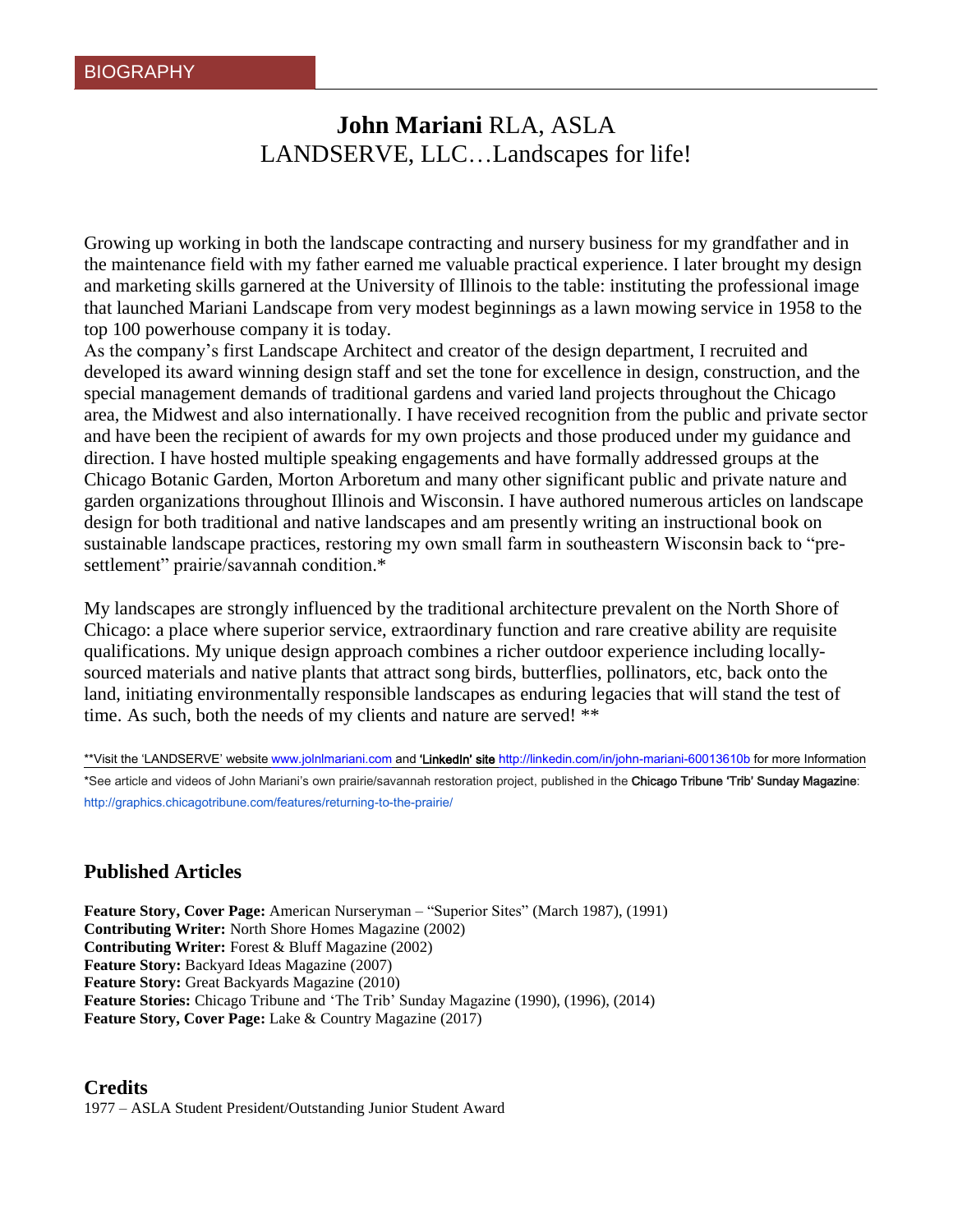1980 – ASLA Certificate of Merit 1985 – ALCA (now NALP) 'Grand Award' 1985 – ILCA 'Gold Award' (2) 1986 – North Shore Magazine 'Best of the North Shore' 1987 – Dodge Construction News - Cover Page 1987 – ALCA (now NALP) 'Grand Award' (3) 1987 – ILCA 'Gold Award' (2) 1989 – ALCA (now NALP) 'Grand Award' 1989 – ILCA 'Gold Award' 1190 – Village of Lake Bluff - 'Certificate of Recognition' 1992 – ASLA 'Honor Award' 2005 – ASLA 'Merit Award' 2006 – PLANET (now NALP) 'Grand Award' 2006 – ILCA 'Gold Award' 2016 – Luxe Interiors 'Gold List'

### **Noted Affiliations - Landscape Architecture**

**John Brooks, PLA:** Installation – 'Open Lands Park', Lake Forest, IL

**Jens Jensen:** Landscape Design - Edward L. Ryerson 'Havenwood' Estate; Jensen Studio Home, Highland Park, IL; Landscape Restorations on Chicago's North Shore

**Gertrude Kuh, LA:** Landscape Restorations on Chicago's North Shore

**Franz Lipp, LA:** Lipp Wehler and Associates – Lake Forest Library Landscape Installation (1976)

**Darrel Morrison, PLA:** Co-lecturer – Chicago Botanic Garden (2015)

**Joan Nassauer, Professor of Landscape Architecture:** Instructor –University of Illinois (1978-79)

**O. C. Simonds:** Lake Forest Cemetery; Landscape Restorations on Chicago's North Shore

**Oehme, van Sweden & Associates:** Landscape Installation – Private Residence, Kenilworth, IL (2006)

**Tony Tyznik, LA, Curator-Morton Arboretum:** Co-lecturer, Morton Arboretum (1991); Installations on Chicago's North Shore

#### **Noted Affiliations - Architecture**

**David Adler:** Landscape Restorations on Chicago's North Shore

**Austin DePree:** Northworks Architects + Planners – Landscape Design, Installations on Chicago's North Shore

**Lawrence Booth:** Booth Hansen Architects – Landscape Design, Installations on Chicago's North Shore

**Jerome Cerny:** Landscape Restoration – Lake Forest, IL **Ernest (Tony) Grunsfeld:** Grunsfeld Shafer Architects – Landscape Design, Installations on Chicago's North Shore